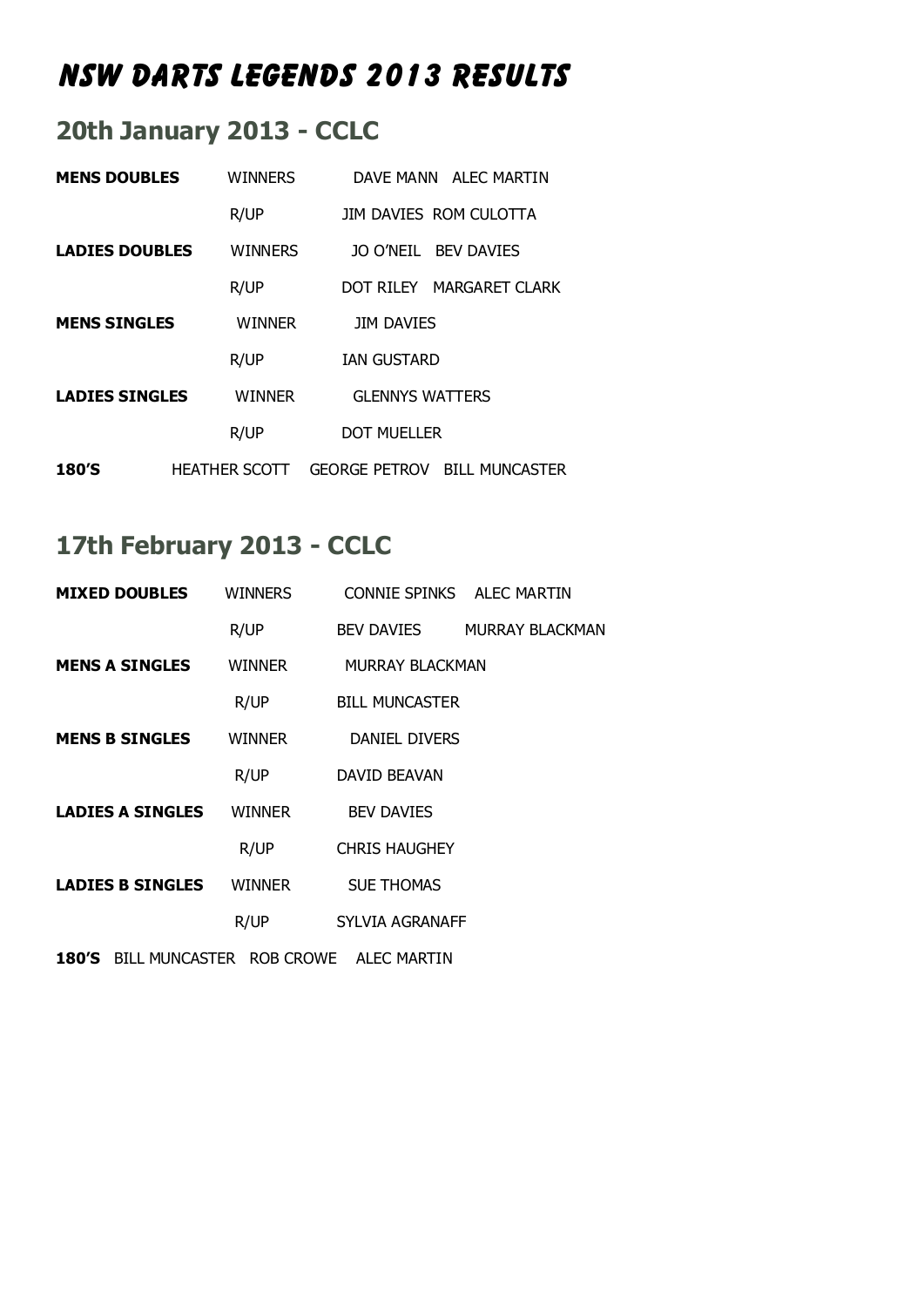### **24th February 2013 - NUSP Club**

|       | <b>LADIES DOUBLES</b> | <b>WINNERS</b>      | <b>HEATHER SCOTT</b>    |                        | ANN WEILEY              |  |
|-------|-----------------------|---------------------|-------------------------|------------------------|-------------------------|--|
|       |                       | R/UP                | <b>CONNIE SPINKS</b>    |                        | <b>ZELMA MORAN</b>      |  |
|       | <b>MENS DOUBLES</b>   | <b>WINNERS</b>      |                         |                        | BOB WEAVER TONY CHAPMAN |  |
|       |                       | R/UP                | JIM DAVIES DAVID BEAVAN |                        |                         |  |
|       | <b>LADIES SINGLES</b> | <b>WINNER</b>       |                         | <b>COLLEEN NICHOLS</b> |                         |  |
|       |                       | R/UP                | <b>CONNIE SPINKS</b>    |                        |                         |  |
|       | <b>MENS SINGLES</b>   | <b>WINNER</b>       | <b>BILL MUNCASTER</b>   |                        |                         |  |
|       |                       | R/UP                | <b>JIM DAVIES</b>       |                        |                         |  |
| 180′S | <b>GWEN REARDON</b>   | <b>TONY CHAPMAN</b> |                         | <b>BOB WEAVER</b>      | <b>ANDY FAULKNER</b>    |  |

## **17th March 2013 - CCLC**

| <b>MIXED DOUBLES</b>  | <b>WINNERS</b> | DOT RILEY              | <b>JIM DAVIES</b> |                      |  |
|-----------------------|----------------|------------------------|-------------------|----------------------|--|
|                       | R/UP           | <b>IRENE MULCAHY</b>   | ROB CROWE         |                      |  |
| <b>LADIES SINGLES</b> | WINNER         | <b>GWEN REARDON</b>    | R/UP              | <b>CONNIE SPINKS</b> |  |
| <b>MENS SINGLES</b>   | <b>WINNER</b>  | <b>MURRAY BLACKMAN</b> | R/UP              | <b>BOB WEAVER</b>    |  |
| 180's                 | TONY WILSON    | <b>BILL COLLIER X2</b> |                   |                      |  |

### **21st April 2013 - CCLC**

| <b>MIXED DOUBLES</b> |   | <b>WINNERS</b> | <b>HEATHER SCOTT</b> |                    | TONY CHAPMAN          |
|----------------------|---|----------------|----------------------|--------------------|-----------------------|
|                      |   | R/UP           | <b>RUTH HARPER</b>   | <b>ALEC MARTIN</b> |                       |
| LADIES SINGLES A     |   | <b>WINNER</b>  | ELAINE ROBINSON      | R/UP               | <b>BEV DAVIES</b>     |
|                      | в | <b>WINNER</b>  | <b>DOT RILEY</b>     | R/UP               | <b>MARGARET CLARK</b> |
| <b>MENS SINGLES</b>  | A | <b>WINNER</b>  | <b>ALEC MARTIN</b>   | R/UP               | <b>JIM DAVIES</b>     |
|                      | В | <b>WINNER</b>  | RON PEACOCK          | R/UP               | LEN COLE              |
| 180'S                |   | TONY CHAPMAN   | <b>BILL COLLIER</b>  |                    |                       |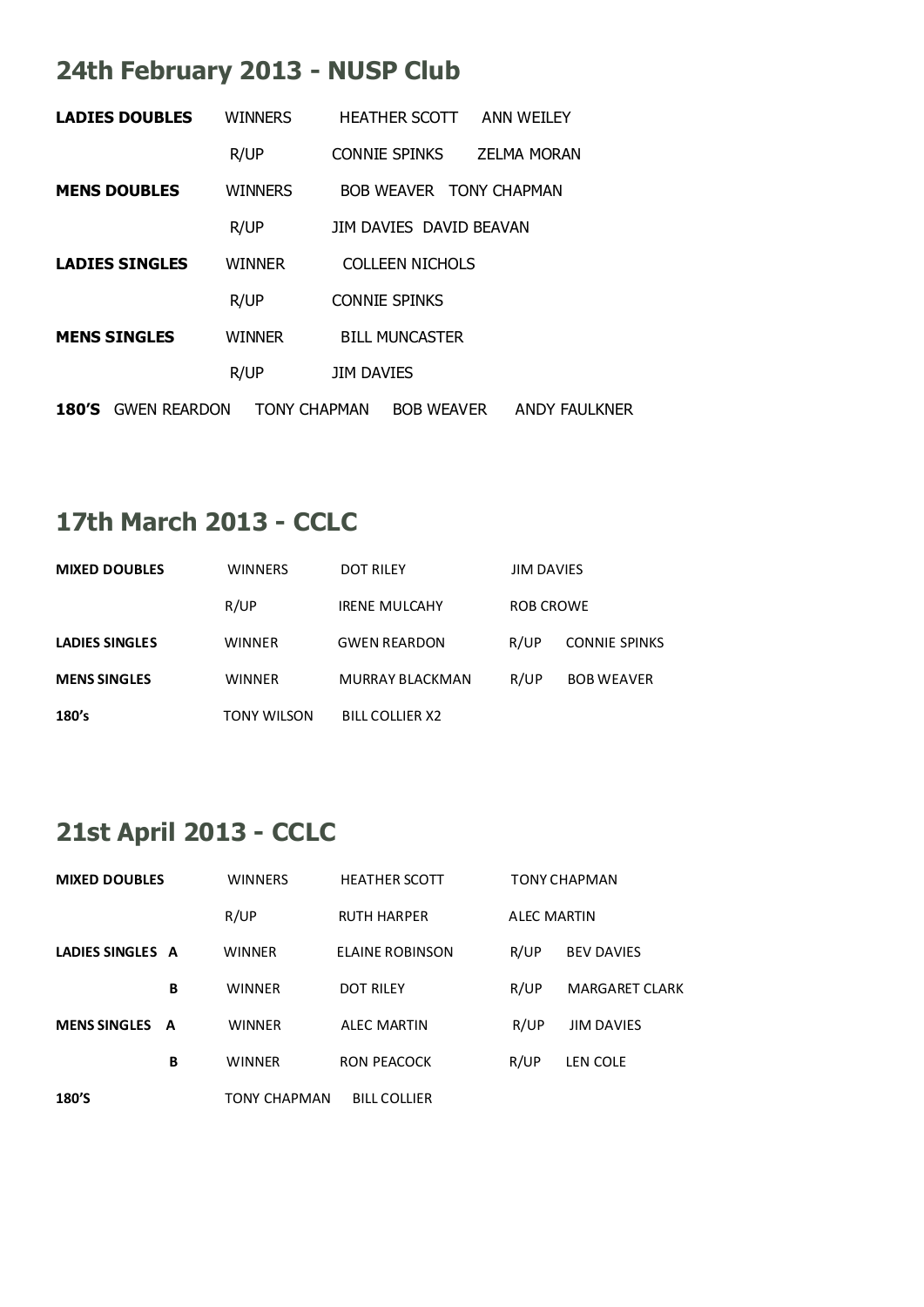# **28th April 2013 - Rosnay Golf Club**

| <b>MIXED DOUBLES</b>  | <b>WINNERS</b>        | <b>COLLEEN NICHOLS</b> |      | <b>BILL MUNCASTER</b> |
|-----------------------|-----------------------|------------------------|------|-----------------------|
|                       | R/UP                  | <b>BRYAN ILIFFE</b>    |      | <b>CHRIS HAUGHEY</b>  |
| <b>LADIES SINGLES</b> | <b>WINNER</b>         | <b>CHRIS HAUGHEY</b>   | R/UP | ELAINE ROBINSON       |
| <b>MENS SINGLES</b>   | WINNER                | <b>MURRAY BLACKMAN</b> |      | R/UP TONY CHAPMAN     |
| 180'S                 | <b>KFL BRETTLE</b>    |                        |      |                       |
| 171                   | <b>BILL MUNCASTER</b> |                        |      |                       |

### **26th May 2013 - CCLC**

| <b>MIXED DOUBLES</b>    | <b>WINNERS</b> | <b>SUE THOMAS</b>                              | <b>BILL MUNCASTER</b> |
|-------------------------|----------------|------------------------------------------------|-----------------------|
|                         | R/UP           | RHONDA BARBARA                                 | <b>GEORGE PETROV</b>  |
| LADIES SINGLES A        | <b>WINNER</b>  | <b>COLLEEN NICHOLS</b>                         | R/UP BEV DAVIES       |
| <b>LADIES SINGLES B</b> | <b>WINNER</b>  | <b>SHARON WILSON</b>                           | R/UP SUE THOMAS       |
| <b>MENS SINGLES A</b>   | <b>WINNER</b>  | <b>GEORGE PETROV</b>                           | R/UP TONY CHAPMAN     |
| <b>MENS SINGLES B</b>   | <b>WINNER</b>  | ROM CULOTTA                                    | R/UP MARK REARDON     |
| 180'S                   |                | <b>GEORGE PETROV BILL COLLIER TONY CHAPMAN</b> |                       |

#### **16th June 2013 - CCLC**

| <b>MIXED DOUBLES</b>  | <b>WINNERS</b>      | <b>DOT MUELLER</b>     |                        | <b>TONY CHAPMAN</b>    |
|-----------------------|---------------------|------------------------|------------------------|------------------------|
|                       | R/UPS               | <b>VERA LLOYD</b>      |                        | <b>NICK SARDELICH</b>  |
| <b>LADIES SINGLES</b> | <b>WINNER</b>       | IO O'NEIL              |                        |                        |
|                       | R/UP                |                        | <b>ELAINE ROBINSON</b> |                        |
| <b>MENS SINGLES</b>   | <b>WINNER</b>       | <b>TONY CHAPMAN</b>    |                        |                        |
|                       | R/UP                | <b>MURRAY BLACKMAN</b> |                        |                        |
| 180/S                 | <b>TONY CHAPMAN</b> | <b>FRANK MEIKLE</b>    | <b>ALEC MARTIN</b>     | <b>MURRAY BLACKMAN</b> |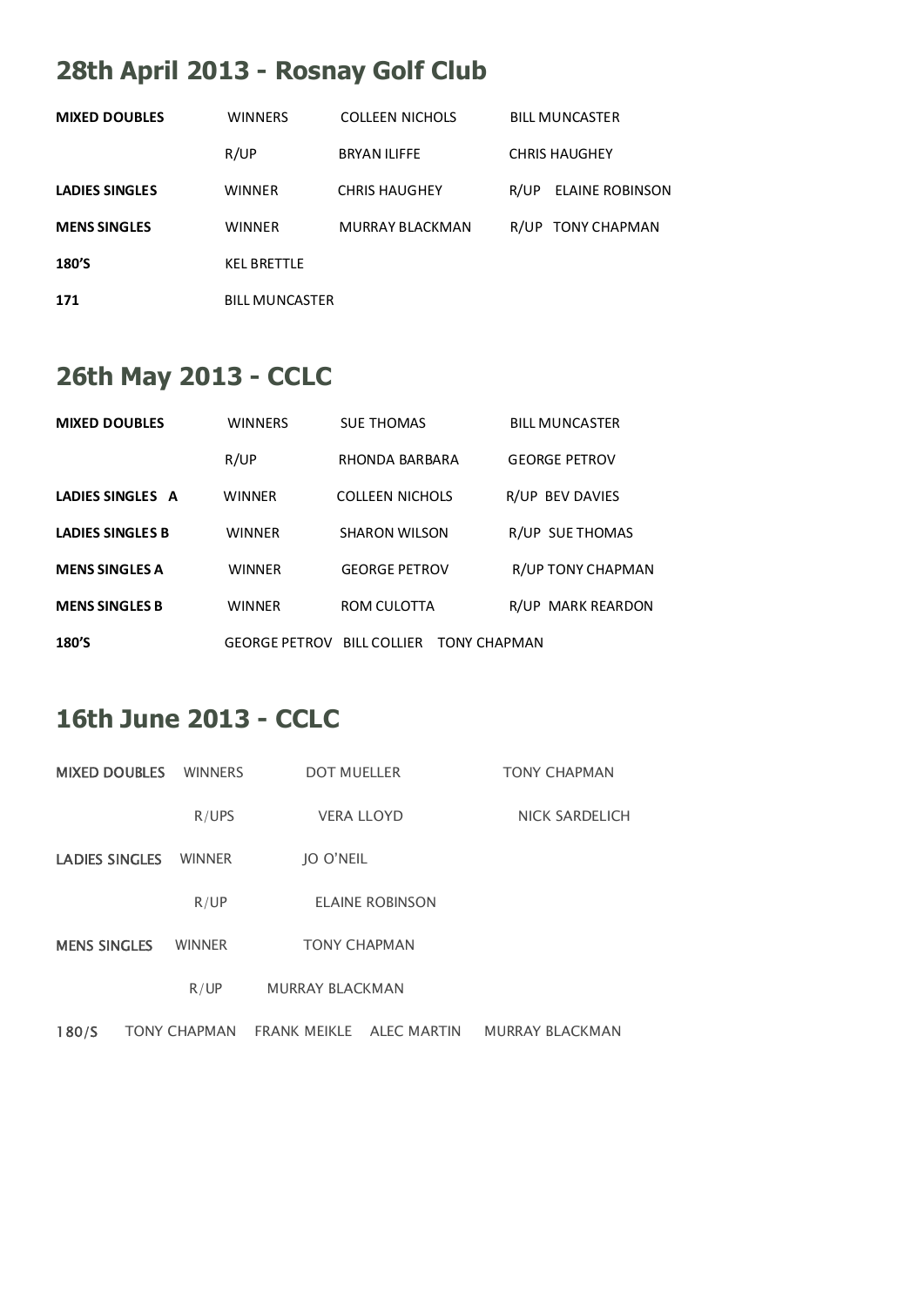#### **23rd June 2013 - Club Forster**

|                             |                         | MIXED DOUBLES WINNERS HELEN SMITH     | <b>TONY CHAPMAN</b>  |
|-----------------------------|-------------------------|---------------------------------------|----------------------|
|                             | R/UPS                   | <b>PAM RELF</b>                       | <b>CRAIG SMITH</b>   |
|                             |                         | LADIES SINGLES WINNER COLLEEN NICHOLS |                      |
|                             |                         | R/UP ZELMA MORAN                      |                      |
|                             |                         | <b>MENS SINGLES</b> WINNER JIM DAVIES |                      |
|                             | <b>R/UP CRAIG SMITH</b> |                                       |                      |
| 180'S                       |                         | <b>JIM DAVIES</b>                     |                      |
|                             |                         | 4th Aug 2013 - Ryde Ex Services Club  |                      |
|                             |                         | MIXED DOUBLES WINNERS CHRIS HAUGHEY   | <b>WAYNE BELL</b>    |
|                             | R/UPS                   | LAUREN PARKINS NEIL BALLANTINE        |                      |
|                             |                         | LADIES SINGLES WINNER ELAINE ROBINSO  |                      |
|                             |                         | R/UP CHRIS HAUGHEY                    |                      |
|                             |                         | MENS SINGLES WINNER EDDIE SIMON       |                      |
|                             | R/UP                    | <b>MURRAY BLACKMAN</b>                |                      |
| 180'S                       |                         | <b>MURRAY BLACKMAN</b>                |                      |
|                             |                         | 1st Sept 2013 - Club Forster          |                      |
| LADIES DOUBLES WINNERS      |                         | JEAN FARMER                           | VI MASON             |
|                             | R/UPS                   | YVI O'KEEFE                           | <b>ANNETTE ADAMS</b> |
| <b>MENS DOUBLES WINNERS</b> |                         | BRYAN ILIFFE                          | <b>ANDY FAULKNER</b> |
|                             | R/UPS                   | <b>TONY FARMER</b>                    | <b>WILL MYERS</b>    |
| LADIES SINGLES WINNER       |                         | <b>NELL WATTS</b>                     |                      |
|                             | R/UP                    | <b>ANNETTE ADAMS</b>                  |                      |
| <b>MENS SINGLES</b>         | <b>WINNER</b>           | <b>CRAIG SMITH</b>                    |                      |
|                             | R/UP                    | ANDY FAULKNER                         |                      |
| 180'S                       |                         | <b>DAVID BEAVAN</b>                   |                      |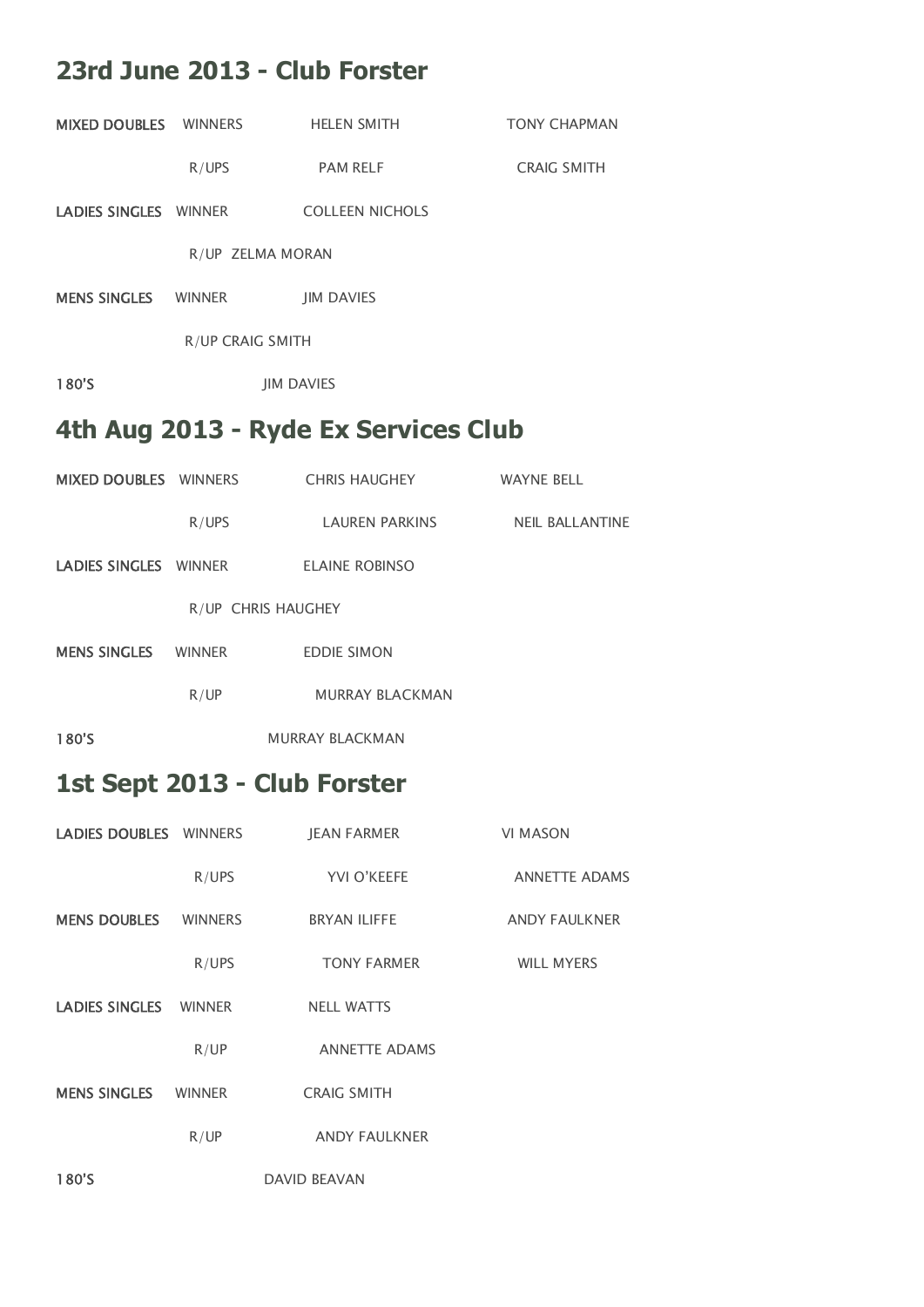## **15th Sept 2013 - CCLC**

| <b>MIXED DOUBLES</b> WINNERS |                       | RAYMA HANLON           | <b>TONY CHAPMAN</b>   |
|------------------------------|-----------------------|------------------------|-----------------------|
|                              | R/UPS                 | <b>ZELMA MORAN</b>     | <b>NICK SARDELICH</b> |
| LADIES SINGLES WINNER        |                       | <b>HEATHER SCOTT</b>   |                       |
|                              | R/UP                  | <b>EDDIE GEARY</b>     |                       |
| <b>MENS SINGLES</b>          | <b>WINNER</b>         | <b>MURRAY BLACKMAN</b> |                       |
|                              | R/UP                  | <b>TONY CHAPMAN</b>    |                       |
| 180'S                        | <b>NICK SARDELICH</b> | <b>MURRAY BLACKMAN</b> | <b>TONY CHAPMAn</b>   |

## **29th Oct 2013 - CCLC**

| <b>IXED DOUBLES</b> WINNERS |                         | <b>JO O'NEIL</b>     | <b>DAVID BEAVAN</b>                   |
|-----------------------------|-------------------------|----------------------|---------------------------------------|
|                             | R/UPS                   |                      | CHRISTINE HAUGHEY <b>TONY CHAPMAN</b> |
|                             | LADIES SINGLES A WINNER | <b>ANN WEILEY</b>    |                                       |
|                             | R/UP                    | <b>SHARON WILSON</b> |                                       |
|                             | B.<br><b>WINNER</b>     | <b>DOT RILEY</b>     |                                       |
|                             | R/UP                    | <b>GWENN CONNORS</b> |                                       |
| MENS SINGLES A              | <b>WINNER</b>           | <b>JIM DAVIES</b>    |                                       |
|                             | R/UP                    | <b>ANDY FAULKNER</b> |                                       |
|                             | <b>WINNER</b><br>B.     | <b>BOB WEAVER</b>    |                                       |
|                             | R/UP                    | <b>BRYAN ILIFFE</b>  |                                       |
| 180'S                       | <b>TONY CHAPMAN</b>     | <b>DAVE MANN</b>     | <b>COLIN CHOULES</b>                  |
| 171'S                       | <b>BILL MUNCASTER</b>   |                      |                                       |